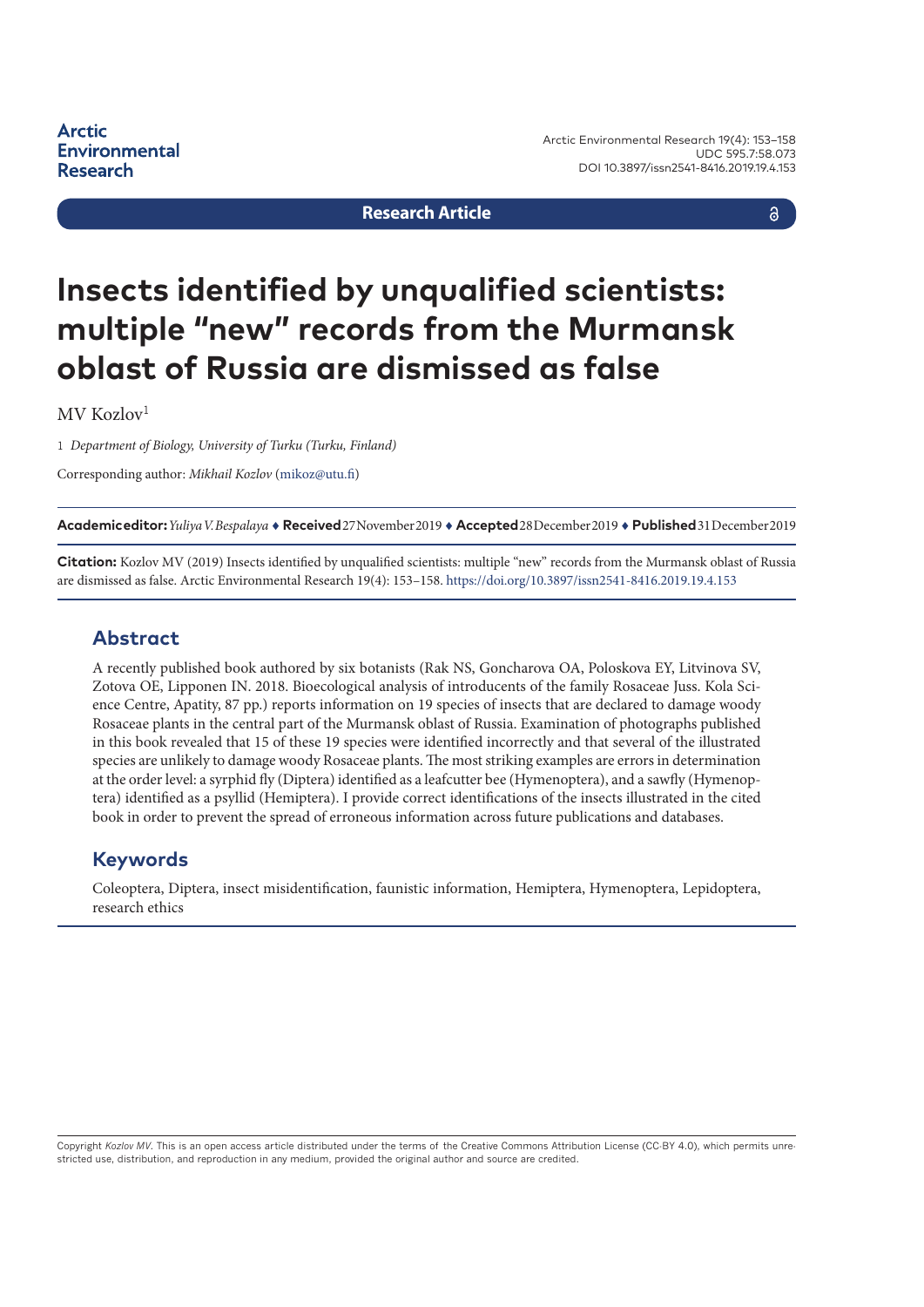## **Introduction**

The insect fauna of the Murmansk oblast of Russia is relatively well studied (Dmitriev 2002, Kozlov and Kullberg 2011, Blinova 2013, Paukkunen and Kozlov 2015, Stekolshchikov and Buga 2018); consequently, new faunistic records from this polar region immediately attract the attention of entomologists. This attraction especially concerns findings that extend the distribution range of certain species by some 1000−2000 km towards the Pole. Several records of this kind have been recently published in a book that describes some aspects of the ecology of woody Rosaceae species that were introduced to the central part of the Kola Peninsula (Rak et al. 2018). In particular, three moth species (*Archips crataegana*, *A. podana* and *Erannis defoliaria*) reported in this book to occur around Kirovsk have not yet been found either in the Murmansk oblast or in the more southern Karelia (Sinev 2008). In the neighbouring Finland, the northernmost records of these species are from locations some 1000 km to the south of Kirovsk (FinBIF 2019).

We entomologists frequently use faunistic data that were published by our colleagues decades and even centuries ago. The record of a species in a certain region has a cascading effect on subsequent publications, in particular through the checklists and identification keys that summarize distribution data (Kozlov 2018). Checking old faunistic records, and especially non-referenced ones, is often impossible, so we have no other option than to trust earlier publications. However, if the circumstances permit, 'suspicious' records should be controlled. This paper, by providing correct identifications of insects illustrated in the book by Rak et al. (2018), is aimed at preventing the spread of erroneous information across future publications and databases.

## **Materials and methods**

All identifications were made from photographs published by Rak et al. (2018). Most of the species shown in these photographs are rather common; therefore, even small, low-resolution images allowed reliable identification of many of the illustrated insects. Identifications of several species were provided (or controlled) by experts in particular insect groups (see Acknowledgements). Within each section of the Results, the species are listed in alphabetical order according to their correct names, while the figure and page numbers refer to Rak et al. (2018).

## **Results**

#### **Correctly identified species**

*Lyonetia clerkella* (Linnaeus) (Lepidoptera: Lyonetiidae). The mines caused by this species are shown in the unnumbered figure (p. 40, right panel) and in figs 11г (p. 42) and 33 (p. 55). The mines are very characteristic and allow unequivocal identification of *L. clerkella*, which is recorded for the first time from the Murmansk oblast. The northernmost records of this species in Russia were previously from Karelia (Sinev 2008) and the Arkhangelsk oblast (Kozlov et al. 2017).

*Macrosiphum rosae* (Linnaeus) (Hemiptera: Aphididae). Aphids are shown in the unnumbered figure (p. 38) and in fig. 7a, right panel (p. 40). This species is common across the Murmansk oblast (Stekolshchikov and Buga 2018).

*Philaenus spumarius* (Linnaeus) (Hemiptera: Aphrophoridae). Both adults and nymphs, within their nests, are shown in the unnumbered figure (p. 35) and in fig. 8 (p. 40). This polyphagous species is common in the central part of the Murmansk oblast (Dmitriev 2002).

*Rhopalosiphum padi* (Linnaeus) (Hemiptera: Aphididae). Both aphids and damaged leaves are shown in the unnumbered figure (p. 38) and in fig. 7a, left panel (p. 40). This species is common across the Murmansk oblast (Stekolshchikov and Buga 2018).

#### **Incorrectly identified species**

*Callidium violaceum* (Linnaeus) (Coleoptera: Cerambycidae). The beetle is shown in the unnumbered figure (p. 36) under the name *Ropalopus insubricus* (Germar). *C. violaceum* is widely distributed in northern Europe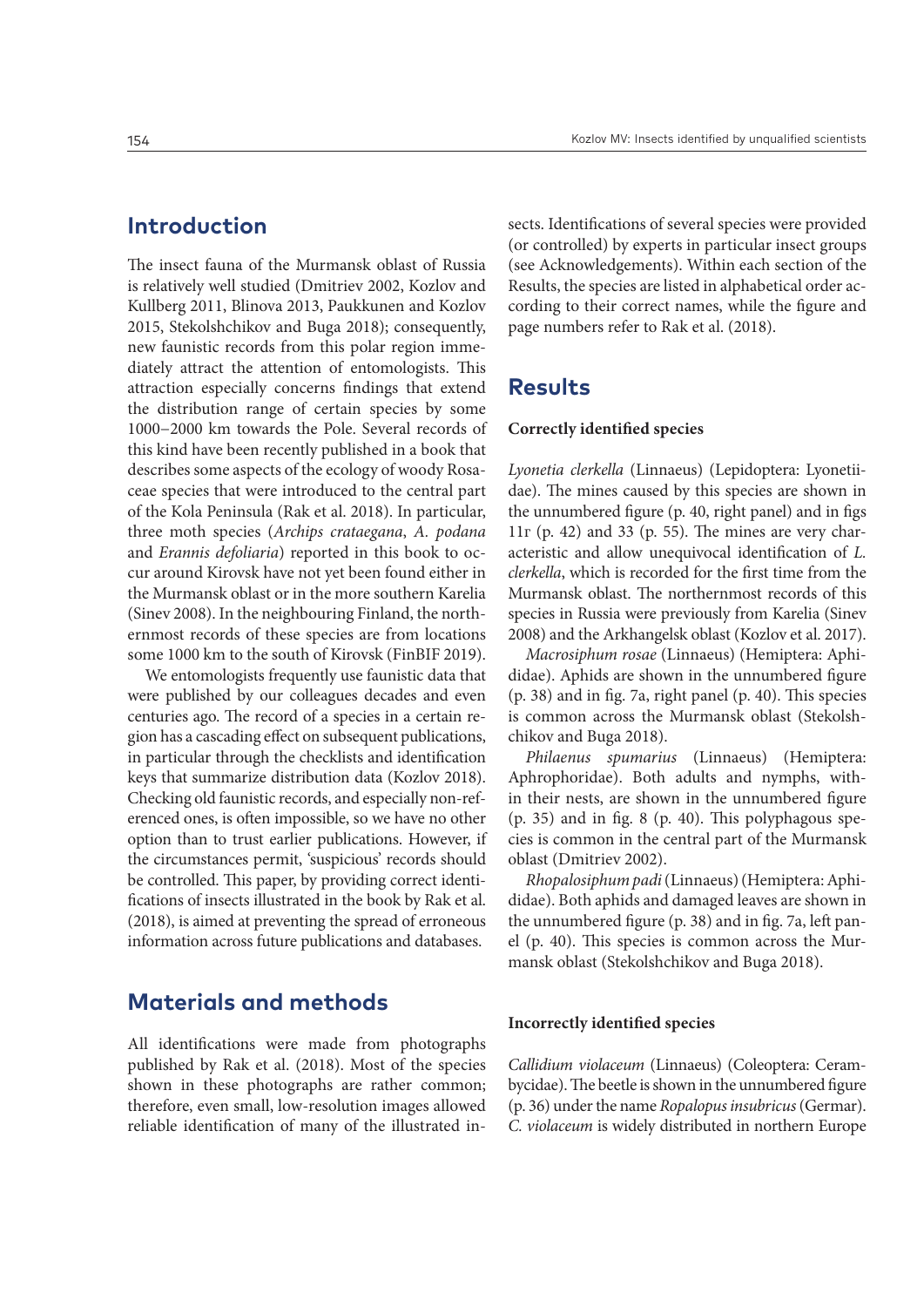(Silfverberg 2004) and reaches the extreme North of Finland (FinBIF 2019), whereas the northernmost record of *R. insubricus* is from Ukraine (Audisio 2019).

*Epirrita autumnata* (Borkhausen) (Lepidoptera: Geometridae). The larva of the autumnal moth is shown in the unnumbered figure (p. 37) under the name *Erannis defoliaria* Cl. This confusion is difficult to understand, because the green larva of *E. autumnata* differs strikingly from the colourful larva of *E. defoliaria*. *E. autumnata* is a well-known outbreaking species, which periodically defoliates birch forests in northern Fennoscandia; it is common across the Murmansk oblast (Kozlov and Jalava 1994). *Erannis defoliaria* has never been recorded from either the Murmansk oblast or from the more southern Karelia (Sinev 2008); in Finland, this species occurs in the southernmost regions only (FinBIF 2019).

*Gonioctena pallida* (Linnaeus) (Coleoptera: Chrysomelidae). This beetle is shown in two unnumbered figures under the names *Gonioctena viminalis* L. (p. 35) and *Melasoma lapponica* L. (p. 36). The larva named *Phytodecta quinguepunctatus* F. (p. 36) may also belong to *G. pallida*, but the quality of the photograph makes a definitive conclusion impossible. *Gonioctena pallida* reached extremely high densities in the early 2000s in some localities in the central part of the Murmansk oblast, where it caused severe defoliation of *Salix caprea* during two consecutive years. Since then, it has been rather infrequent (Zvereva et al. 2016). The leaf on which the "*Melasoma lapponica*" sits resembles a willow leaf more than a Rosaceae leaf; and I have never observed *G. pallida* feeding on woody Rosaceae plants (among which *Sorbus aucuparia* is most common) in the Murmansk oblast.

*Parornix scoticella* (Stainton) (Lepidoptera: Gracillariidae). The larvae and mined leaf of this easily recognizable species are shown in an unnumbered figure (p. 38) under the name *Caliroa cerasi* (L.) (Hymenoptera: Tenthredinidae). Note that sawflies never produce spun silk, which is clearly visible in the photograph; this spinning is typical of moth larvae.

*Phratora* sp. (Coleoptera: Chrysomelidae). The beetle is shown in an unnumbered figure (p. 35) under the name *Phyllodecta vulgatissima* L. Most likely, this figure illustrates *P. vitellinae* (Linnaeus), a willow-feeding species that is common in the Murmansk oblast (Zvereva et al. 2016).

*Polydrusus pilosus* (Gredler) (Coleoptera: Curculionidae). The beetle is shown in an unnumbered figure (p. 36) under the name *Furcipes rectirostris* L.

*Swammerdamia compunctella* Herrich-Schaeffer (Lepidoptera: Yponomeutidae). The larva of this species is shown in fig. 7б, right panel (p. 40), under the name *Archips crataegana* (Hbn.) (Lepidoptera: Tortricidae). *Swammerdamia compunctella* was reported from the Murmansk oblast (Sinev 2008), whereas *A. crataegana* has never been recorded from either Murmansk oblast or from the more southern Karelia (Sinev 2008); in Finland, *A. crataegana* occurs in the southernmost regions only (FinBIF 2019).

*Syrphus* sp. (most likely, *S. torvus* Osten-Sacken) (Diptera: Syrphidae) is shown in an unnumbered figure (p. 37) under the name *Megachile rotundata* (F.) (Hymenoptera: Apidae). Neither the syrphid fly nor its predaceous larva damage plant leaves, and the leaf damage shown next to the syrphid fly photograph in no way can be seen as a proof of the existence of a leafcutter bee, *M. rotundata*, in the Murmansk oblast. The northernmost record of this bee species in Finland is ca. 700 km South of Kirovsk (FinBIF 2019).

*Tenthredo olivacea* Klug (Hymenoptera: Tenthredinidae). The adult sawfly is shown in an unnumbered figure (p. 39) and in fig. 43з (p. 59) under the name *Psylla mali* (Schmidberger) (Hemiptera: Psyllidae). Note that *Cacopsylla mali* (a currently accepted combination) is much smaller than the photographed *T. olivacea* (body length 2.5−3 and 8−14 mm, respectively).

An unknown aphid species (Hemiptera: Aphididae) is shown in unnumbered figure (p. 38) under the name *Dysaphis sorbi* Kaltenbach. Although *D. sorbi* occurs in the Murmansk oblast (Stekolshchikov and Buga 2018), the photographed nymphs certainly belong to another species, and the damaged leaves (p. 38) resemble plant disease more than aphid damage.

Unknown aphid species (Hemiptera: Aphididae, Drepanosiphidae) are shown in unnumbered figure (p. 38) under the name "*Macrosiphum crataegi* Mordv." No species with this or a similar name was found either in the Murmansk oblast (Stekolshchikov and Buga 2018) or in the entirety of Europe (Nieto Nafria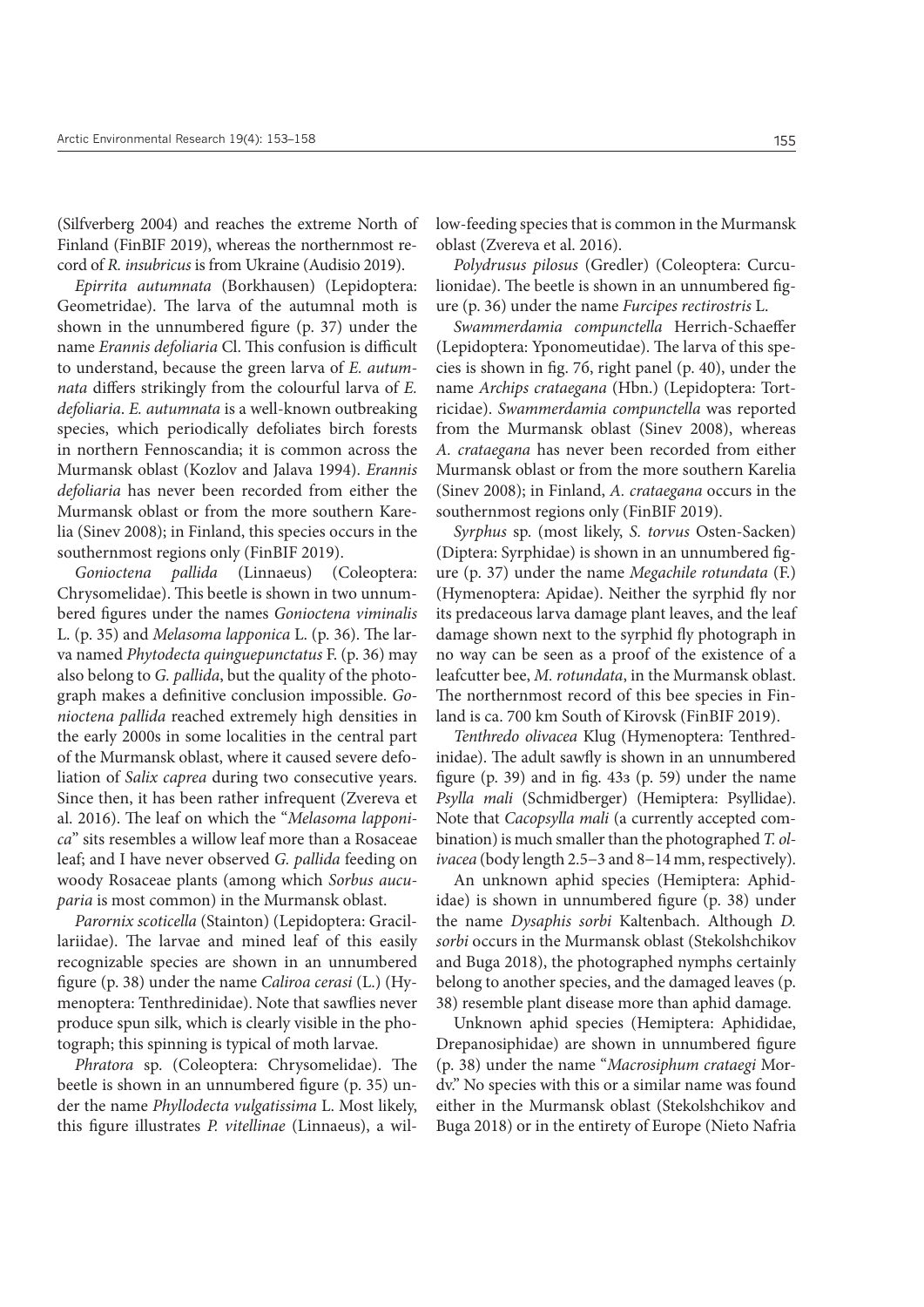2019). Rak et al. (2018) may perhaps have attributed their record to *Macrosiphum crataegi* Nevsky, which is known from Central Asia only, or to *Utamphorophora crataegi* (Monell) from North America. The picture on the left shows, most likely, a nymph of a birch-feeding *Euceraphis* sp. (Drepanosiphidae).

Unknown fly larvae (Diptera) are shown in an unnumbered figure (p. 37) under the name *Archips podana* (Scop.) (Lepidoptera: Tortricidae). These fly larvae are definitely not capable of damaging plant leaves in the manner shown in the right panel of this figure. *Archips podana* has never been recorded from either the Murmansk oblast or from the more southern Karelia (Sinev 2008); in Finland, this species occurs in the southernmost regions only (FinBIF 2019).

An unknown gracillariid mine (Lepidoptera: Gracillariidae) is shown in fig. 43ж (p. 38) under the name *Caliroa cerasi* (L.) (Hymenoptera: Tenthredinidae), although this sawfly is an externally feeding defoliator which never produces leaf mines.

An unknown leafroller pupa (Lepidoptera: Tortricidae) is shown in an unnumbered figure (p. 37) under the name *Archips crataegana* (Hbn.). Given the host plant also shown in the photo, this pupa presumably belongs to *Pandemis* sp.

An unknown moth larva (Lepidoptera) is shown in an unnumbered figure (p. 36) under the name *Yponomeuta evonymella* (L.) (Lepidoptera: Yponomeutidae). Although *Y. evonymella* occurs in the Murmansk oblast (Sinev 2008), the photographed (light green, with small dark dots) larva does not belong to this species, as *Y. evonymella* larvae are yellowish white, with characteristic brown stripes. The plant damage shown also could not have been inflicted by this species, because the *Y. evonymella* larvae build a silken tent over their collective feeding sites.

Unknown sawfly larvae (Hymenoptera: Tenthredinidae) are shown in fig. 7b, left panel (p. 40) under the name *Archips podana* (Scop.) (Lepidoptera: Tortricidae).

## **Discussion**

The revision of insect identifications published by Rak et al. (2018) yielded an astonishing conclusion: 15 of the 19 insect species illustrated in the cited book were incorrectly identified. Among these, Rak et al. (2018) failed to attribute six insects even to the correct order. The most striking examples are a fly (Diptera) identified as a leafcutter bee (Hymenoptera), and a sawfly (Hymenoptera) identified as a psyllid (Hemiptera). Furthermore, Rak et al. (2018), on three occasions, identified two different species, sometimes from different orders, as the same insect species. It seems that the authors of the cited book did not check their identifications (based on outdated or low quality publications) against multiple pictures available on the web and/or against the known distribution ranges of the species in question, although this action would have immediately revealed many of these errors. I appreciate that Rak et al. (2018) reported for the first time one moth species, *Lyonetia clerkella*, from the Murmansk oblast; however, this discovery in no way compensates for the multiple errors in their book.

More generally, I question the reliability of the methods used by Rak et al. (2018) to associate different types of leaf damage with certain insect species. This task requires the rearing of insects from larvae found on study plants, or at least the collection of insects that have been observed feeding on plants. Many insects shown in the photographs in the cited book (e.g. the syrphid fly and adult sawfly) were just resting on Rosaceae plants or (e.g. leaf beetles and moth larvae) were travelling across the Rosaceae leaves to their preferred host plants or to pupation sites. Some insects – for example, the last instar larvae of the autumnal moth – may occasionally consume leaves of almost any plant species in the absence of their main host plant. In total, about half of the insects reported by Rak et al. (2018) as pests of woody Rosaceae either do not feed on these plants or damage them only occasionally.

Neither I nor my colleagues with whom I have discussed the errors outlined above can understand why our fellow botanists decided to identify insects themselves. Misidentification of pest species can easily result in incorrect pest management and incur unnecessary costs (Pannkuk 2010), while publication of incorrect data distorts our knowledge of the distribution and biology of insects (Kozlov 2018). Therefore, insect identification for scientific, educational or pest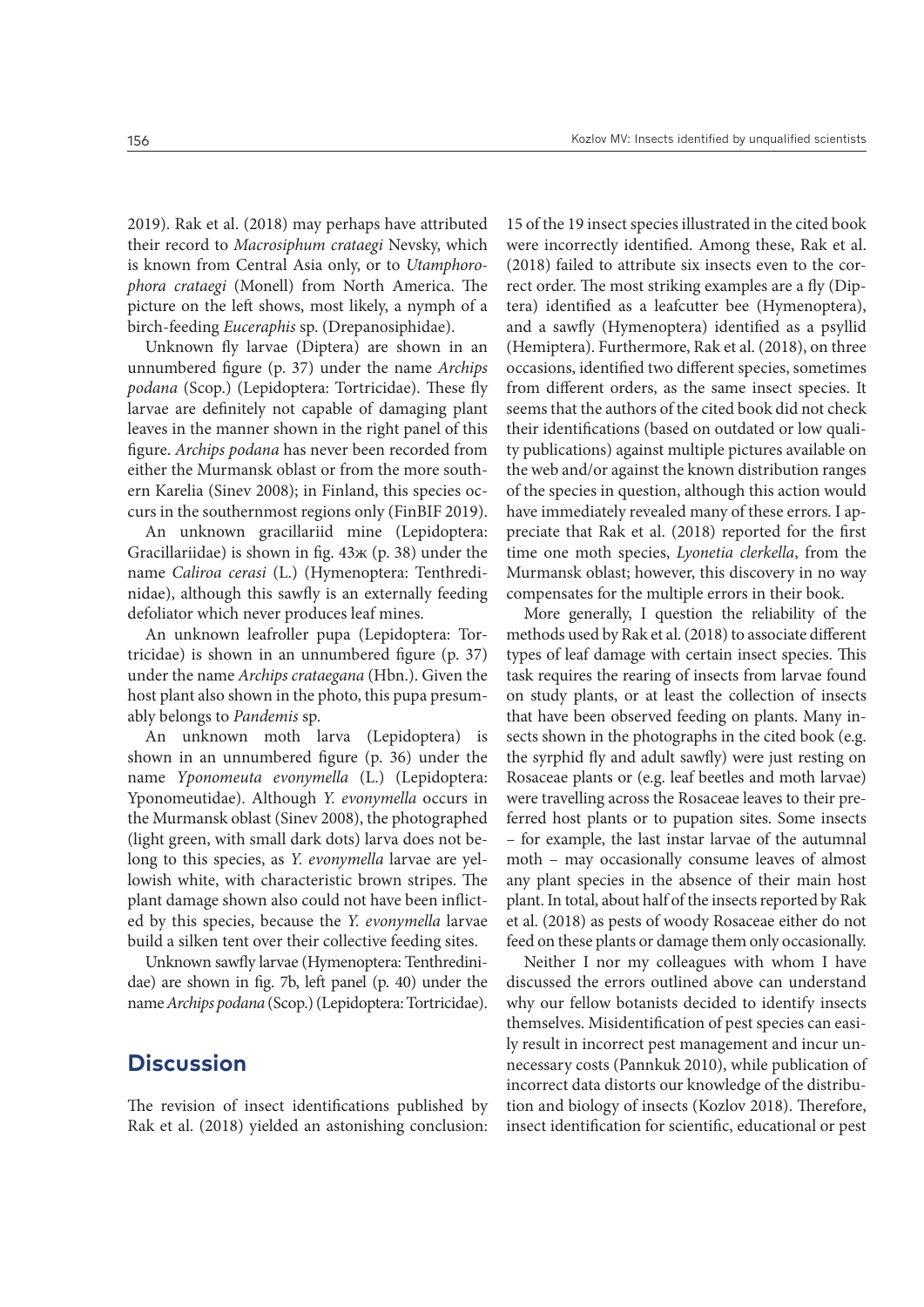management purposes should always be performed by professionals (Schoelitsz et al. 2019) or by volunteers and students who have specific training for this purpose (Edwards 2004).

Obtaining a correct identification of insects illustrated by Rak et al. (2018) would only have required sending these insects, or their photographs, to relevant experts, whose names and addresses can be easily found by a web search and/or on the web site of the Zoological Institute of the Russian Academy of Sciences in St. Petersburg. This simple action would have saved the reputations of the authors and of the Polar-Alpine Botanical Garden and Institute with which they are affiliated. The publication of the book by Rak et al. (2018), which has the sign of the Russian Foundation for Basic Research

# **References**

- Audisio P (2019) Fauna Europaea: Cerambycidae. [https://fau](https://fauna-eu.org)[na-eu.org](https://fauna-eu.org) [Accessed on 4 November 2019]
- Blinova IV (2013) A brief review of studies on insects and spiders in Murmansk region since 1900. Vestnik of the Kola Science Centre of the Russian Academy of Sciences 0(1): 58–65. [In Russian]
- Dmitriev DA (2002) Cicadina (Hemiptera: Auchenorrhyncha) of the Kola Peninsula basing mainly on the material collected in the Lapland Biosphere Nature Reserve. Denisia 4(176): 339–348.
- Edwards P (2004) Improving aquatic insect identifications made by students and volunteers. Best education practices (BEPs) for water outreach professionals: Defining BEPs, refining new resources and recommending future actions. Symposium Proceedings, Madison, WI. [http://citeseerx.ist.psu.](http://citeseerx.ist.psu.edu/viewdoc/download?doi=10.1.1.513.1696&rep=rep1&type=pdf) [edu/viewdoc/download?doi=10.1.1.513.1696&rep=rep1&](http://citeseerx.ist.psu.edu/viewdoc/download?doi=10.1.1.513.1696&rep=rep1&type=pdf) [type=pdf](http://citeseerx.ist.psu.edu/viewdoc/download?doi=10.1.1.513.1696&rep=rep1&type=pdf) [Accessed on 21 November 2019]
- FinBIF (2019) Finnish Biodiversity Information Facility. <https://laji.fi/en>[Accessed on 4 November 2019]
- Kozlov MV (2018) Critical evaluation of faunistic data: three species of monotrysian moths (Eriocraniidae, Prodoxidae and Incurvariidae) erroneously reported from Russia. Nota Lepidopterologica 41: 139–144.<https://doi.org/10.3897/nl.41.25420>
- Kozlov MV, Jalava J (1994) Lepidoptera of Kola Peninsula, Northwestern Russia. Entomologica Fennica 5: 65–85. [https://](https://doi.org/10.33338/ef.83797) [doi.org/10.33338/ef.83797](https://doi.org/10.33338/ef.83797)

on its cover, implies that the Kola Science Centre of the Russian Academy of Sciences needs to improve its system of quality control when accepting manuscripts for publication.

## **Acknowledgements**

I am extremely grateful to Marko Mutanen, Jaakko Mattila, Andrey Stekolshchikov, Erik J. van Nieukerken, Dmitry Dmitriev, Antti Haarto, Eugene Vorobeichik and Elena L. Zvereva for their invaluable help in identification of insects and traces of their feeding shown on illustrations published by Rak et al. (2018), for discussion on responsible research conduct and for comments on the earlier version of the manuscript.

- Kozlov MV, Kullberg J (2011) New and interesting records of Lepidoptera from the Kola Peninsula, Northwestern Russia, in 2000–2009. Entomologica Fennica 21: 254–272. [https://doi.](https://doi.org/10.33338/ef.3933) [org/10.33338/ef.3933](https://doi.org/10.33338/ef.3933)
- Kozlov MV, Kullberg J, Zverev V (2017) New records of Lepidoptera from Arkhangelsk oblast of Russia. Entomologica Fennica 28: 169–182.<https://doi.org/10.33338/ef.84685>
- Nieto Nafria JM (2019) Fauna Europaea: Aphididae. [https://](https://fauna-eu.org) [fauna-eu.org](https://fauna-eu.org) [Accessed on 4 November 2019]
- Pannkuk B (2010) Misidentification means money. Pest Control Technologies 38: 68–72.
- Paukkunen J, Kozlov MV (2015) Stinging wasps, ants and bees (Hymenoptera: Aculeata) of the Murmansk region, Northwest Russia. Entomologica Fennica 26: 53–73. [https://doi.](https://doi.org/10.33338/ef.51282) [org/10.33338/ef.51282](https://doi.org/10.33338/ef.51282)
- Rak NS, Goncharova OA, Poloskova EYu, Litvinova SV, Zotova OE, Lipponen IN (2018) Bioecological analysis of introducents of the family Rosaceae Juss. Kola Science Centre, Apatity, 87 pp. [In Russian]
- Schoelitsz B, Meerburg BG, Takken W (2019) Influence of the public's perception, attitudes, and knowledge on the implementation of integrated pest management for household insect pests. Entomologia Experimentalis et Applicata 167: 14–26.<https://doi.org/10.1111/eea.12739>
- Silfverberg H (2004) Enumeratio nova Coleopterorum Fennoscandiae, Daniae et Baltiae. Sahlbergia 9: 1–111.